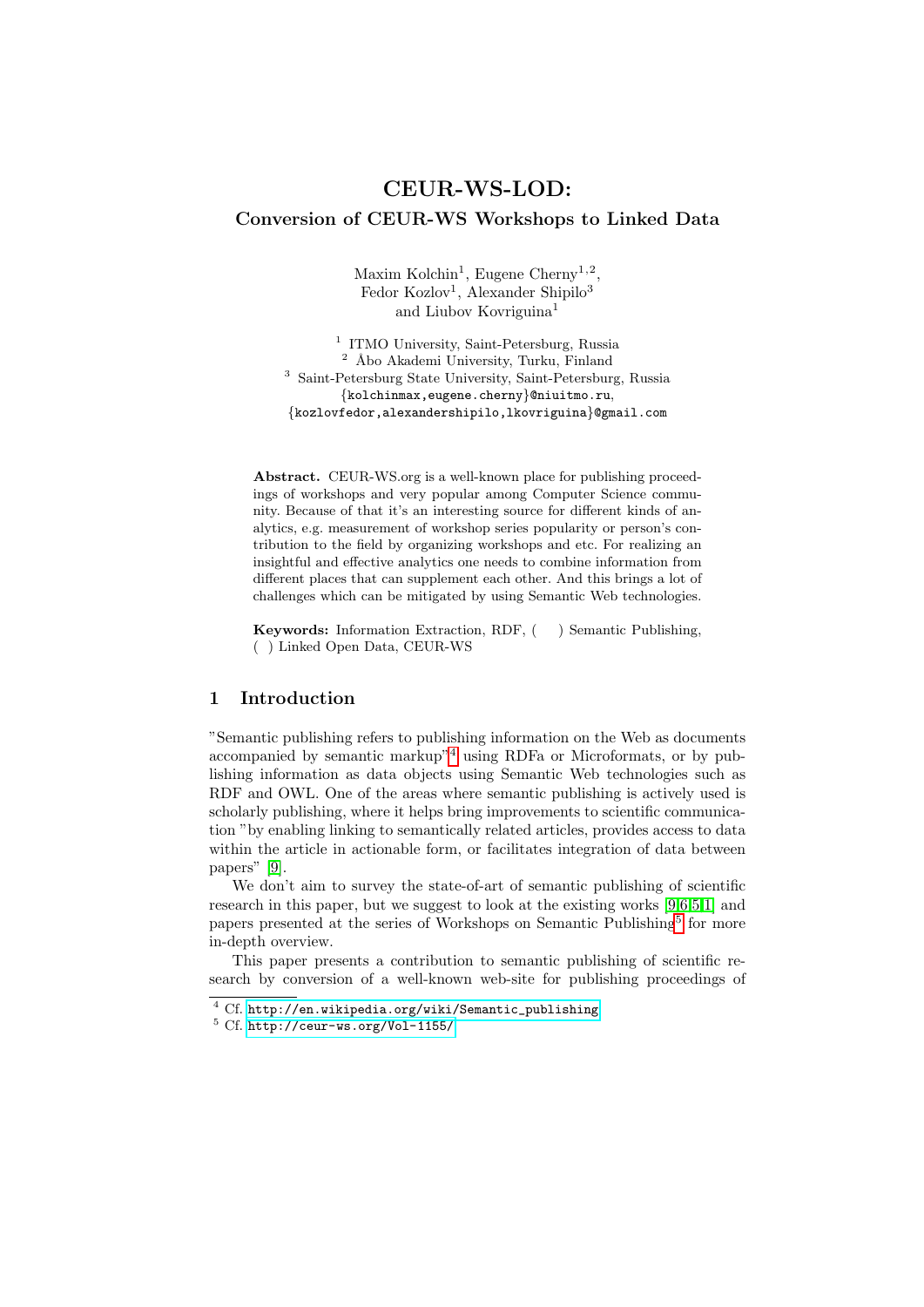2 Kolchin M., Cherny E., Kozlov F., Shipilo A., Kovriguina L.

workshops to Linked Data dataset. The work is carried out in framework of Semantic Publishing Challenge  $2015^6$  $2015^6$ , is based on the previous effort [\[3\]](#page-10-3) extended by improving precision/recall of the information extraction and the ontology model.

Source data. The source of data is CEUR-WS.org that publishes proceedings of workshops starting from 1995th year and is very popular among Computer Science community. At the time of writing, it contains information about 1346 proceedings and around 130 ones are added each year, over 19 000 papers and more than 33 000 people.

Challenges. As was described in the previous work [\[3\]](#page-10-3), extraction of the needed information from the CEUR-WS's web pages faces several challenges, some of them:

- the web pages don't have uniform structured markup, therefore it's not feasible to relay on a single template for mapping data to RDF,
- 41.5% of proceedings' web pages don't contain any markup, such as RDFa or Microformats. But even pages having the markup don't always follow its structure and semantics,
- a big part of the proceedings are jointly published by several workshops, e.g. <http://ceur-ws.org/Vol-1244/> includes papers of ED2014 and GViP2014 workshops.

| Prefix     | URL.                                         |
|------------|----------------------------------------------|
| <b>SWC</b> | http://data.semanticweb.org/ns/swc/ontology# |
| bibo       | http://purl.org/ontology/bibo/               |
| swrc       | http://swrc.ontoware.org/ontology#           |
| owl        | http://www.w3.org/2002/07/owl#               |
| foaf       | http://xmlns.com/foaf/0.1/                   |
|            | dcterms http://purl.org/dc/terms/            |
| dc         | http://purl.org/dc/elements/1.1/             |
| rdfs       | http://www.w3.org/2000/01/rdf-schema#        |

<span id="page-1-1"></span>Table 1. Namespaces and prefixes used in the paper

Structure of the paper. The structure of the paper is as follows. Section 2 presents our approach. Section 3 explains the ontology model and mappings to some well-known ontologies. Section 4 gives an overall view of the dataset and lists SPARQL query examples. Also Section 4 describes how the dataset is published and how users can access the data. The last section concludes the work and results. The prefixes used throughout the paper are defined in Table [1.](#page-1-1)

<span id="page-1-0"></span><sup>6</sup> Cf. <http://github.com/ceurws/lod/wiki/SemPub2015>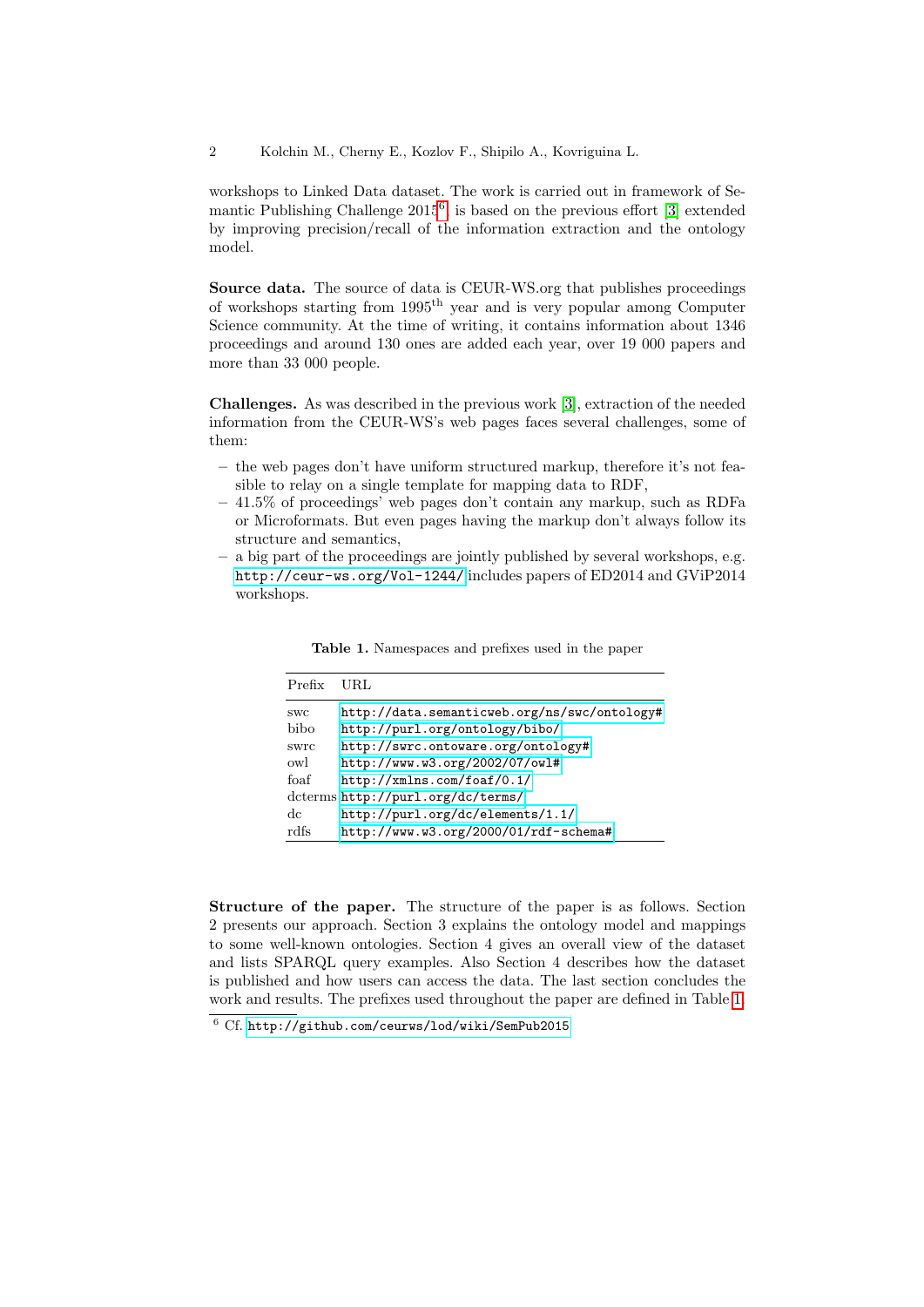## 2 System description

In this work we apply knowledge engineering approach to the design of Information Extraction systems which requires expression of rules for the system are constructed by hand using knowledge of the application domain [\[2\]](#page-10-4).

Although this approach is laborious, the results of the previous challenge shown that it's performance much higher than the others [\[4\]](#page-10-5). The system submitted last year reached overall average precision/recall equal to 0.707/0.636 correspondingly while the next best result was 0.478/0.447.



<span id="page-2-0"></span>Fig. 1. Workflow of conversion CEUR-WS.org to Linked Data

The system developed to convert CEUR-WS.org to Linked Data dataset implements the workflow outlined in Fig. [1.](#page-2-0) The workflow consist of three major steps:

– crawling the web pages and serializing the extracted information to RDF,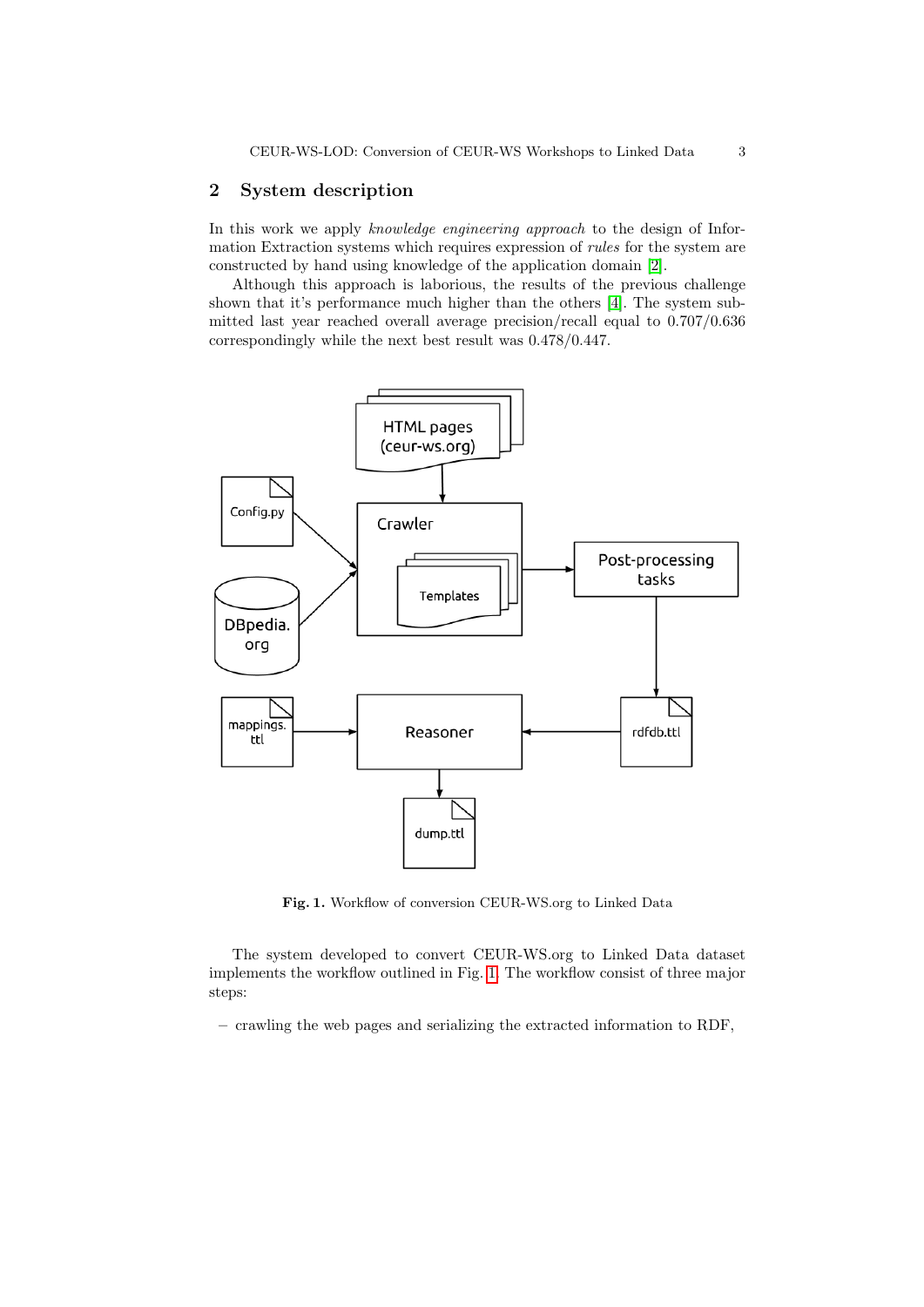- 4 Kolchin M., Cherny E., Kozlov F., Shipilo A., Kovriguina L.
- processing the resulted RDF dump to merge resources of persons with similar names, e.g. Dusan Kolář and Dusan Kolar is actually the same person, therefore he should be represented by a single resource,
- applying the mapping ontology to link the data to well-known ontologies.

The source code is open sourced and available at [https://github.com/](https://github.com/ailabitmo/ceur-ws-lod) [ailabitmo/ceur-ws-lod](https://github.com/ailabitmo/ceur-ws-lod) under the MIT License.

Crawling. In the system the rules are expressed using XPath expressions which constitute a template of an HTML block. The system has a separate template for each different HTML block presented on the web site's pages. These templates are run by the crawler implemented using Grab framework<sup>[7](#page-3-0)</sup> that provides Python API for creating crawlers.

There are two *abstract templates* which aren't used by the crawler directly, but are used by the other templates as basis: Parser and ListParser. The difference between them is that *ListParser* is used for repeatable structures such as Table of Content of proceedings or list of proceedings on the index page.

The crawler groups the templates by the web site pages, such as index, proceedings, publication. There are 11 templates. In Table [2](#page-3-1) all these templates with corresponding RegExp expressions that is used to categorize the pages are presented.

| Web page    | RegExp                                                | Template name         |
|-------------|-------------------------------------------------------|-----------------------|
|             | $^{\circ}$ http://ceurs-ws\.org/*\$                   | ProceedingsRelations  |
|             |                                                       | WorkshopSummary       |
| index       |                                                       | WorkshopAcronym       |
|             |                                                       | WorkshopRelations     |
|             |                                                       | ProceedingsSummary    |
|             | $^{\text{thttp://ceur-ws\,org/Vol-\d+/*\$}$           | WorkshopPage          |
|             |                                                       | Editor Affiliation    |
| proceedings |                                                       | EditorNameExpand      |
|             |                                                       | JointWorkshopsEditors |
|             |                                                       | Publication           |
| publication | $\hat{\text{http://ceur-ws\.org/Vol\ddag}}$<br>.pdf\$ | PublicationNumOfPages |

<span id="page-3-1"></span>Table 2. Templates grouped by the web site's pages

Each such template is a Python class which extends Parser or ListParser classes and has one or more methods having *parse\_template\_* string as prefix in its name. The crawler executes these methods one by one while one of them matches the HTML block. After that the method extracts the information and passes it for the serialization.

<span id="page-3-0"></span><sup>7</sup> Cf. <http://grablib.org/>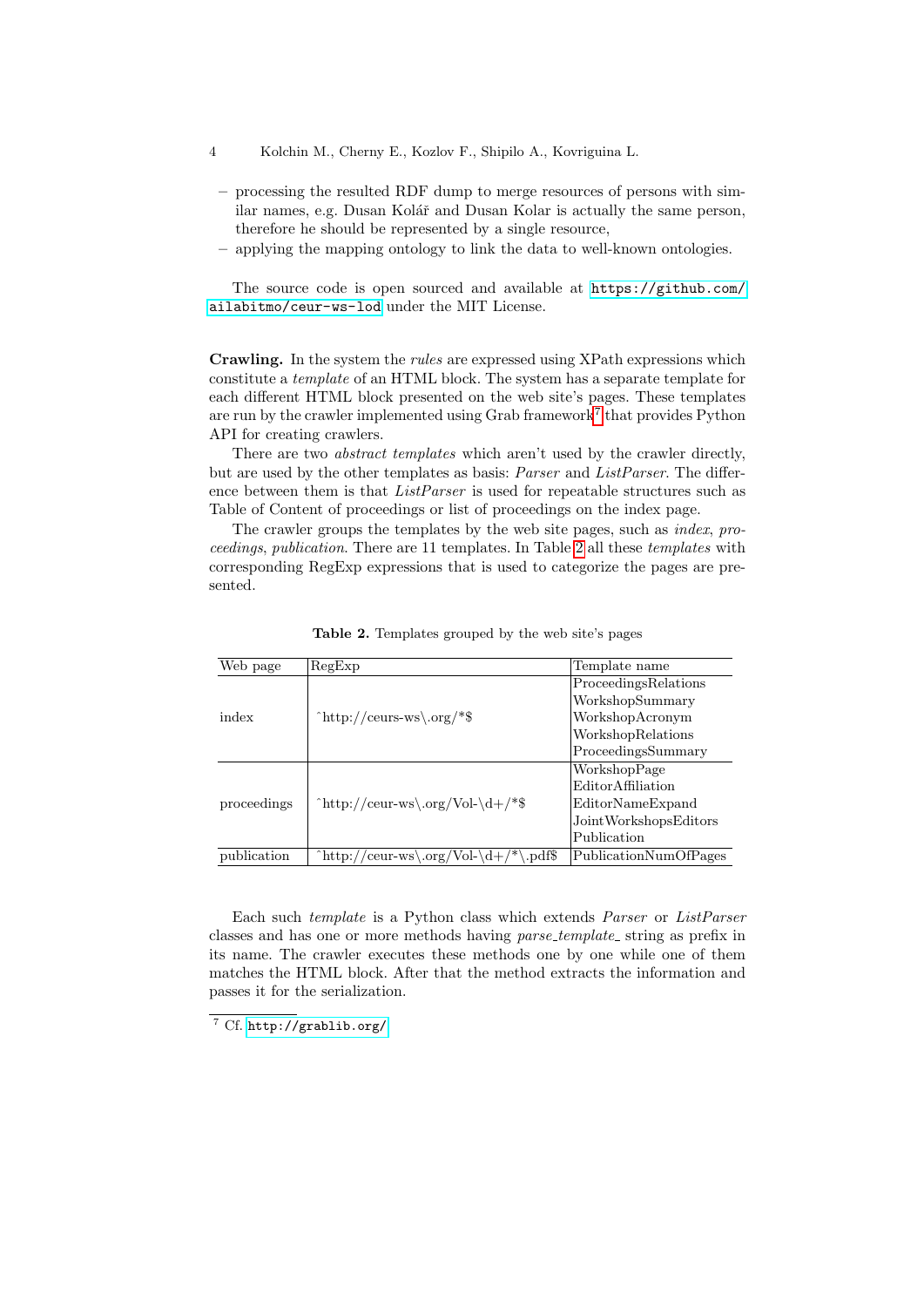Name disambiguation. At the post-processing step the system does the disambiguation of the peoples' names by fuzzy-matching sorted of tokenized namestring. The  $fuzzywuzzy$ <sup>[8](#page-4-0)</sup> library was used for this task. For each pair of names in the dataset we have performed the following operations:

- 1. String normalization: convert to ASCII representation, make lowercase.
- 2. Split name string into tokens using whitespace separator and sort tokens in string.
- 3. Perform fuzzy string matching between token-sorted strings.

Entities that have similar names were interlinked with owl:sameAs property and exported as separate file<sup>[9](#page-4-1)</sup>.

We do not have tools to estimate correctness of the persons' interlinking, thus we only performed manual validation of the output file<sup>[10](#page-4-2)</sup>. The results in general are good, except two moments. First, the algorithm has the  $O(n^2)$  complexity and it took more than 12 hours to perform comparison of all names. Second, due to the nature of fuzzy string matching, the algorithm recognized a group of 32 persons with Asian names as one. This is due to the common names and surnames, such as "Li", and short lengths of the name-surname combination the string matching algorithm often returns high similarity measure in such occasions.

Mapping to well-know ontologies. The last step is to map the ontology used by the system to several well-known ontologies. To do it a parser based on Jena Inference  $API<sup>11</sup>$  $API<sup>11</sup>$  $API<sup>11</sup>$  was implemented which supports several RDFS and OWL constructs such as  $rdfs:subClassOf, rdfs:subPropertyOf, rdf:type, owl:equivalent Class,$ owl:sameAs and etc.

## 3 Ontology model

We considered three ontologies for use as the basis of semantic representation of the crawled data:

- Semantic Web Conference Ontology (SWC) is an ontology for describing academic conferences,
- Semantic Web for Research Communities (SWRC) is an ontology for modeling entities of research communities such as persons, organisations, publications and their relationship,

- <span id="page-4-1"></span>[https://github.com/ailabitmo/ceur-ws-lod/releases/download/](https://github.com/ailabitmo/ceur-ws-lod/releases/download/ceur-ws-crawler-v1.0.0/task-1-persons-sameas.ttl) [ceur-ws-crawler-v1.0.0/task-1-persons-sameas.ttl](https://github.com/ailabitmo/ceur-ws-lod/releases/download/ceur-ws-crawler-v1.0.0/task-1-persons-sameas.ttl)
- <span id="page-4-2"></span>[https://github.com/ailabitmo/ceur-ws-lod/blob/master/](https://github.com/ailabitmo/ceur-ws-lod/blob/master/ceur-ws-crawler/postprocessing/merged_persons.json) [ceur-ws-crawler/postprocessing/merged\\_persons.json](https://github.com/ailabitmo/ceur-ws-lod/blob/master/ceur-ws-crawler/postprocessing/merged_persons.json)

<span id="page-4-0"></span> $\frac{8}{9}$  Cf. <https://github.com/seatgeek/fuzzywuzzy><br>  $\frac{9}{9}$  Cf. https://github.com/ailabitmo/

<span id="page-4-3"></span> $^{11}$  Cf. <https://jena.apache.org/documentation/inference/index.html>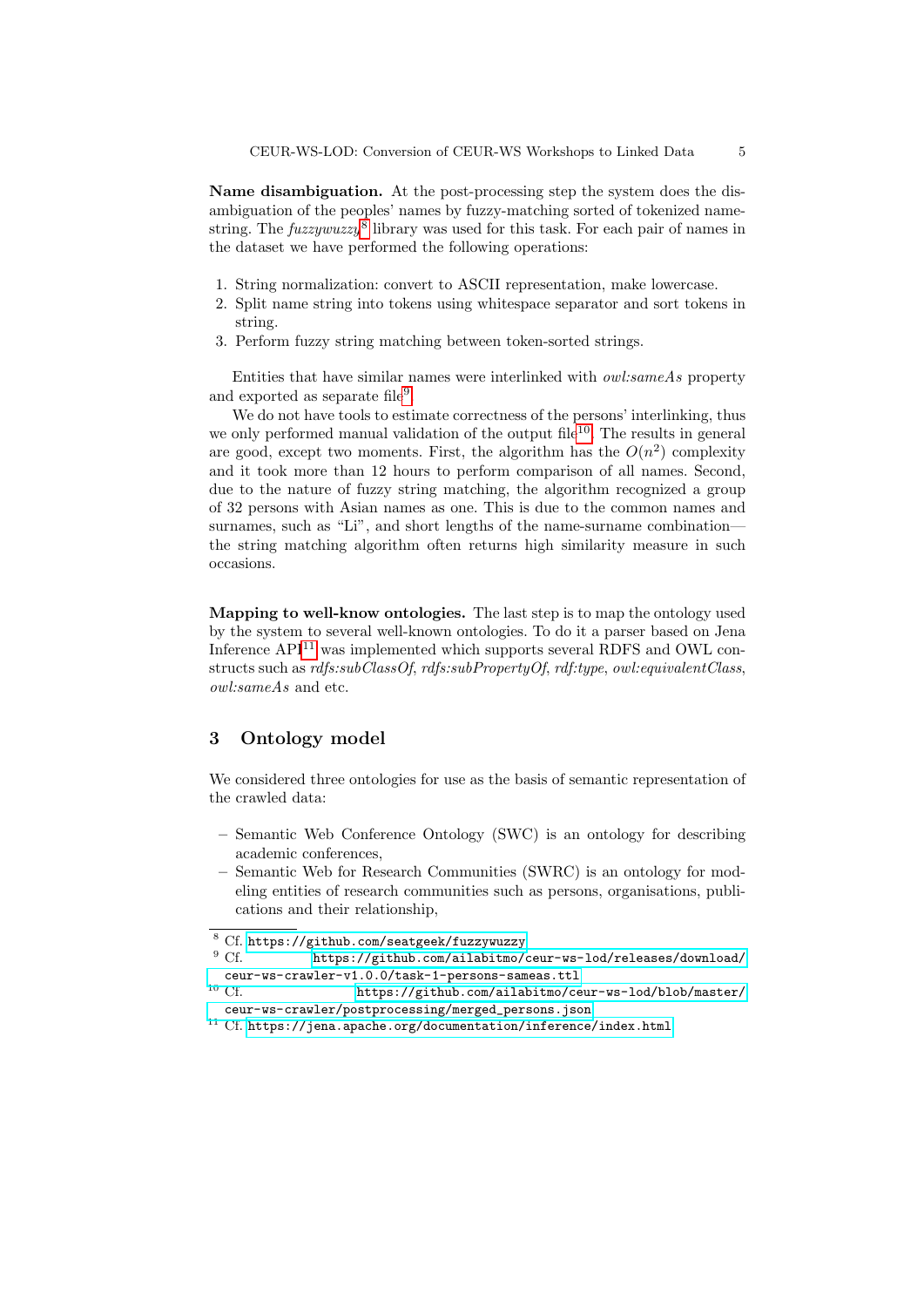- 6 Kolchin M., Cherny E., Kozlov F., Shipilo A., Kovriguina L.
	- Bibliographic ontology (BIBO) is an ontology providing main concepts and properties for describing citations and bibliographic references (i.e. quotes, books, articles, etc).

Unfortunately, each of those ontologies alone are not sufficient to fully represent the structure of crawled information. For example, BIBO doesn't have an "event is part of bigger event" semantics and with SWRC we can't explicitly describe how many pages are in a publication, as *swrc:pages* could be used for describing page region, e.g.  $255-259$ ; SWC reuses SWRC, thus they share the same limitations, and SWC does not introduce entities relevant for our work. Of course, this is not full list of all incompletenesses of those ontologies, but we think that detailed ontology comparison is out of scope of this paper, therefore we refer the reader to existing works [\[7,](#page-10-6)[8\]](#page-10-7). Thus, based on subjective evaluation we decided to use  $SWRC$  as much as possible and add terms from other ontologies only if SWRC does not contain needed semantics. The structure of resulting ontology is represented on the Fig. [2.](#page-5-0)



<span id="page-5-0"></span>Fig. 2. Semantic representation of the crawled data

We used SWC ontology only once to mark a paper as invited one, making it an individual of class swc:InvitedPaper, because SWC is the poorest of those three ontologies in terms of semantic richness: the number of properties is much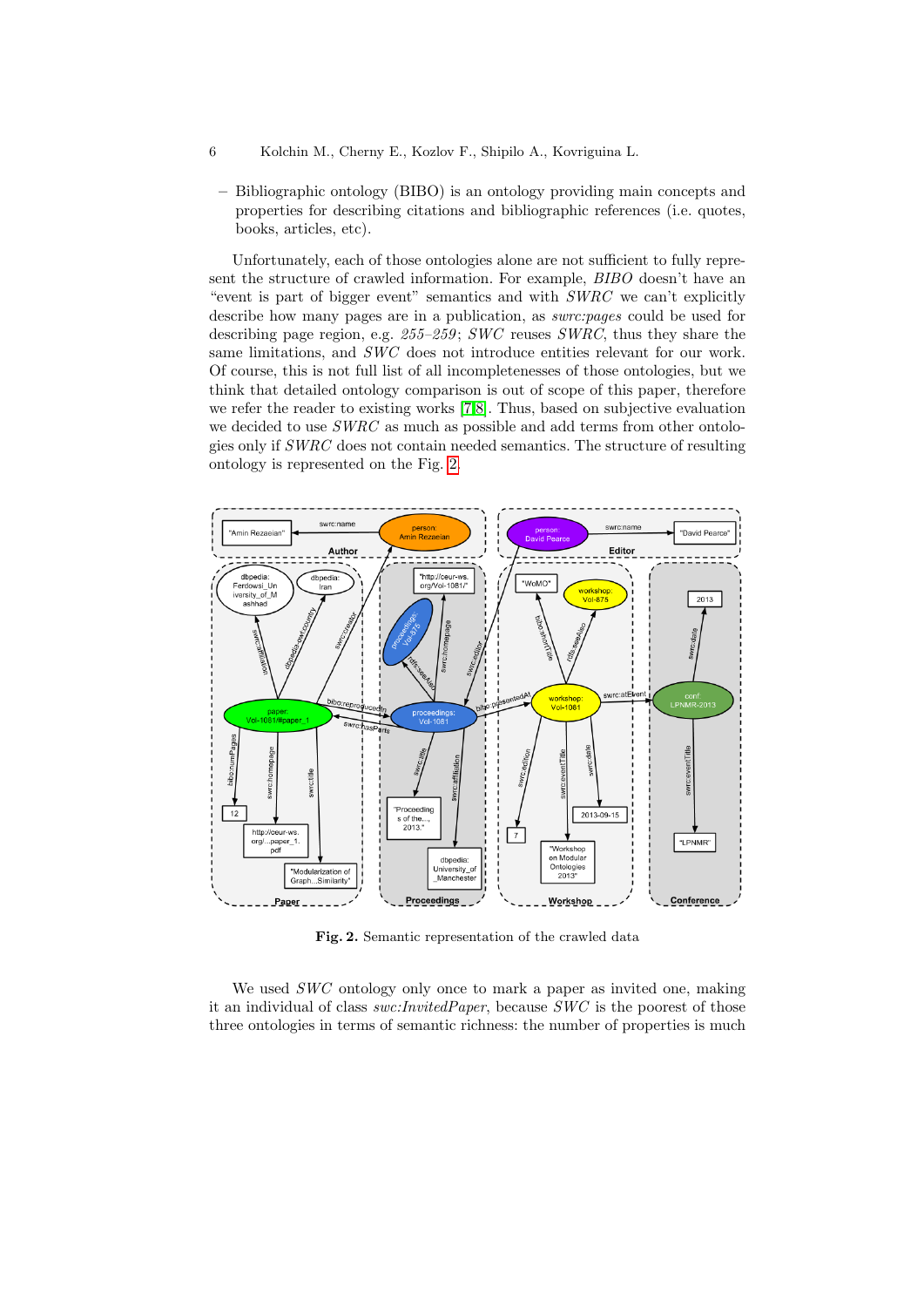lesser than in others, some classes have names like "Event-1" and "Role-1", a lot of them are deprecated, and, last but not least, official site of ontology is not accessible, so we were forced to download the ontology from the third-party  $site^{12}$  $site^{12}$  $site^{12}$ , which doesn't contain imports *SWC* depends on. All those factors suggest that development of this ontology was halted before reaching consistent usable state—this is why we tried to avoid using it in our work.

A concept "series of events" is not described in any of these ontologies, thus we choose to link workshops of the same series with the *rdfs:seeAlso* property. To keep things consistent we decided to use this approach to link "series of proceedings" and not to make additional bibo:Series class.

#### 3.1 Mapping to well-know ontologies

To compensate semantic inconsistencies in the resulting data set introduced by usage of properties and classes from different ontologies, we created the mappings between ontologies with owl:eqivalentProperty and owl:eqivalentClass properties. We interlinked only BIBO and SWRC ontologies, as SWC already has some dependencies on SWRC.

The full list of the mappings:

| ## Conference ##            |                        |                                   |
|-----------------------------|------------------------|-----------------------------------|
| swrc:Conference             | owl:equivalentClass    | bibo:Conference,                  |
|                             |                        | swpo:Conference ;                 |
|                             | rdfs:subClassOf        | swc: OrganizedEvent .             |
| ## Workshop ##              |                        |                                   |
| swrc:Workshop               | owl:equivalentClass    | bibo:Workshop,<br>swpo:Workshop ; |
|                             | rdfs:subClassOf        | swc: OrganizedEvent .             |
| $s$ wr $c$ : event $Ti$ tle | rdfs:subPropertyOf     | rdfs:label, dcterms:title.        |
| bibo:shortTitle             | rdfs:subPropertyOf     | rdfs:label, dcterms:title.        |
| swc: isSubEventOf           | owl:equivalentProperty | swrc:atEvent .                    |
| timeline:atDate             | owl:equivalentProperty | swrc:date ;                       |
|                             | rdfs:subPropertyOf     | dcterms:date.                     |
| ## Proceedings ##           |                        |                                   |
| swrc: Proceedings           | owl:equivalentClass    | bibo: Proceedings;                |
|                             | rdfs:subC1ass0f        | foaf:Document.                    |
| foaf:homepage               | rdfs:subPropertyOf     | foaf:page ;                       |
|                             | owl:equivalentClass    | swrc:homepage .                   |
| dcterms: issued             | owl:equivalentProperty | bibo: created,                    |
|                             |                        | swrc: creationDate ;              |
|                             | rdfs:subPropertyOf     | dcterms:date.                     |
| swrc:editor                 | owl:equivalentProperty | bibo:editor ;                     |
|                             |                        |                                   |

<span id="page-6-0"></span><sup>12</sup> Cf. <http://lov.okfn.org/dataset/lov/vocabs/swc>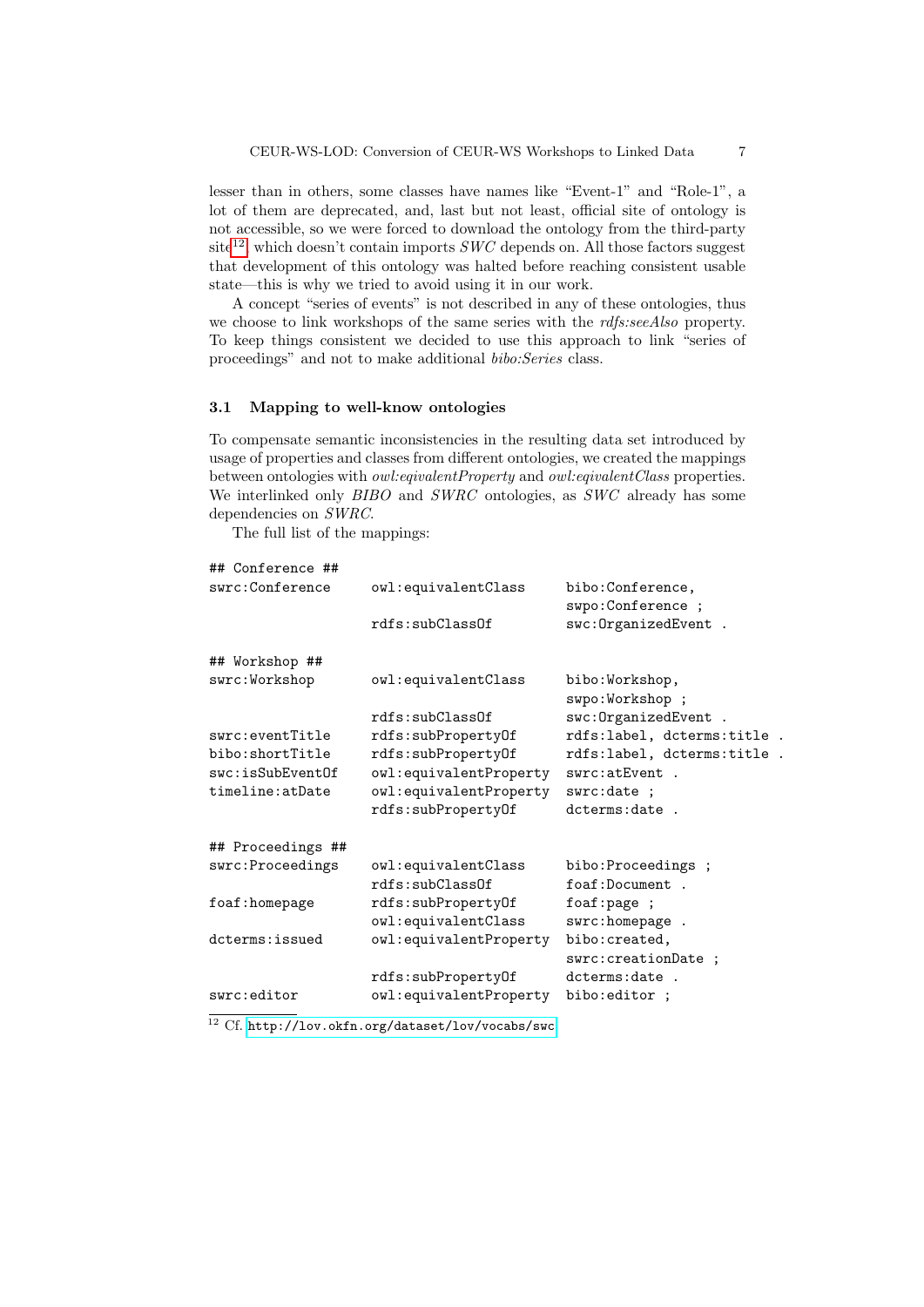8 Kolchin M., Cherny E., Kozlov F., Shipilo A., Kovriguina L.

| swrc:title               | rdfs:subC1ass0f<br>owl:equivalentProperty<br>rdfs:subPropertyOf | foaf:maker,<br>dcterms: creator.<br>foaf:title ;<br>rdfs:label, dcterms:title,<br>dc:title. |
|--------------------------|-----------------------------------------------------------------|---------------------------------------------------------------------------------------------|
| ## Paper ##              |                                                                 |                                                                                             |
|                          |                                                                 |                                                                                             |
| swrc: InProceedings      | owl:equivalentClass                                             | bibo: Article ;                                                                             |
|                          | rdfs:subClassOf                                                 | foaf:Document.                                                                              |
| swrc: creator            | owl:equivalentProperty                                          | foaf:maker,                                                                                 |
|                          |                                                                 | dcterms: creator.                                                                           |
| ## Person ##             |                                                                 |                                                                                             |
| swrc:Person              | owl:equivalentClass                                             | bibo:Person, foaf:Person.                                                                   |
| foaf:Person              | rdfs:subClassOf                                                 | foaf:Agent.                                                                                 |
| foaf:Agent               | owl:equivalentClass                                             | dcterms: Agent .                                                                            |
| $s$ <i>wrc</i> : $n$ ame | owl:equivalentProperty                                          | foaf:name ;                                                                                 |
|                          | rdfs:subPropertyOf                                              | rdfs:label.                                                                                 |

# 4 Overview of Dataset

Publishing. The data is published using a Linked Data Fragments [\[10\]](#page-10-8) server and available at <http://data.isst.ifmo.ru>. The users can use a Linked Data Fragments client for querying the data using SPARQL language. Or the data is also available as an HDT<sup>[13](#page-7-0)</sup> dump in the GitHub repository<sup>[14](#page-7-1)</sup>.

Statistics. The dataset includes 402 648 triples and 55 893 subjects. The distribution of resource types are depicted on Fig. [3.](#page-8-0)

In absolute numbers the dataset includes information about 1 344 proceedings, 1 360 workshops, 18 875 regular and 203 invited papers, 252 conferences, 33 859 persons with 2 657 editors.

### 4.1 Example queries

In this section several SPARQL queries are presented which provide some interesting insights.

Query 1. Top-10 persons how was an editor of the highest number of workshop series:

```
SELECT ?editor (COUNT(DISTINCT ?workshop) AS ?count) {
 {
```
<span id="page-7-0"></span><sup>13</sup> Cf. <http://www.rdfhdt.org/>

<span id="page-7-1"></span><sup>14</sup> Cf. <http://github.com/ailabitmo/ceur-ws-lod>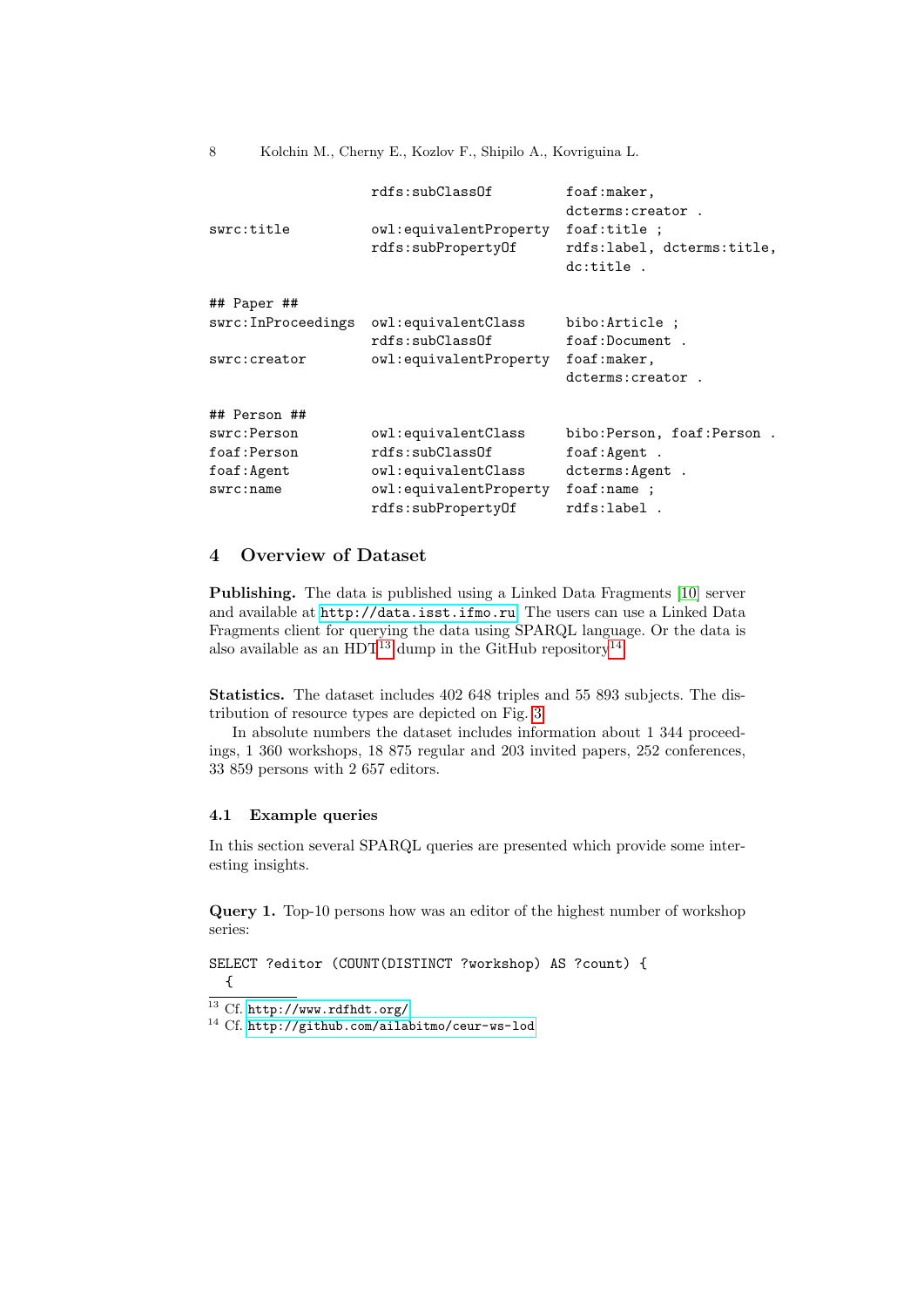

<span id="page-8-0"></span>Fig. 3. Distribution of resource types in the dataset ( $\#$  of triples – 402 648)

```
SELECT DISTINCT ?workshop {
      ?workshop a bibo:Workshop ;
        rdfs:seeAlso ?inseries .
      FILTER NOT EXISTS { [] rdfs:seeAlso ?workshop }
    }
  }
  {
    ?proceedings a swrc:Proceedings ;
      swrc:editor ?editor .
    { ?proceedings bibo:presentedAt ?workshop }
    UNION
    { ?proceedings bibo:presentedAt ?inseries .
      ?workshop rdfs:seeAlso ?inseries .
    }
  }
}
GROUP BY ?editor
ORDER BY DESC(?count)
LIMIT 10
```
Query 2. Top-10 workshops with the highest number of authors:

```
SELECT ?workshop (COUNT(DISTINCT ?author) as ?num_authors) {
  ?paper a swrc:InProceedings ;
```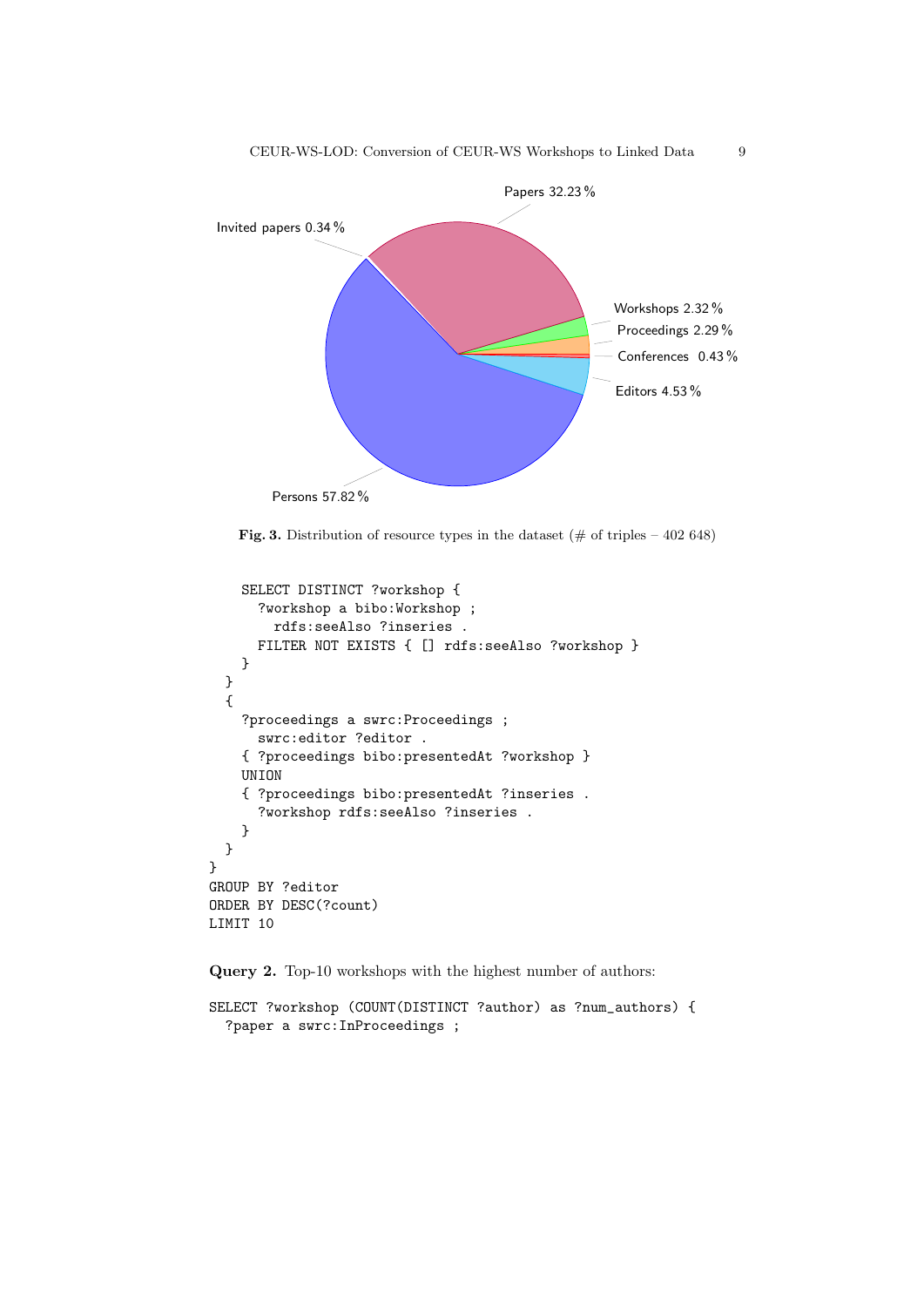```
10 Kolchin M., Cherny E., Kozlov F., Shipilo A., Kovriguina L.
```

```
swrc:creator ?author ;
    dcterms:partOf ?proceedings .
  ?proceedings bibo:presentedAt ?workshop .
}
GROUP BY ?workshop
ORDER BY DESC(?num_authors)
LIMIT 10
```
Query 3. Latest workshops of top-10 workshop series with the longest history.

```
SELECT ?workshop (COUNT (?related) + 1 AS ?count) WHERE {
  ?workshop a bibo:Workshop ;
    rdfs:seeAlso ?related .
  FILTER NOT EXISTS { [] rdfs:seeAlso ?workshop .}
}
GROUP BY ?workshop
ORDER BY DESC(?count)
```
# 5 Conclusion

In this paper we described a system that converts a well-known web-site for publishing proceedings of academic events, called CEUR-WS.org, to Linked Data dataset. Also we described semantic representations (ontologies) that are used to create the dataset. The system is based on knowledge engineering approach to design Information Extraction systems.

To overview the resulted dataset we introduced some statistical information, such as amount of papers and proceedings. Also we presented example SPARQL queries which provide some interesting insights from the extracted information.

The presented system is developed in the framework of Semantic Publishing Challenge  $2015^5$  and based on the previous work[\[3\]](#page-10-3) which was extended with richer semantic representations and was improved in terms of precision and recall.

Acknowledgments. This work has been partially financially supported by the Government of Russian Federation, Grant #074-U01.

# References

<span id="page-9-0"></span>1. Auer, S., Lange, C., Ermilov, T.: Towards facilitating scientific publishing and knowledge exchange through linked data. In: Theory and Practice of Digital Libraries – TPDL 2013 Selected Workshops, Communications in Computer and Information Science, vol. 416, pp. 10–15. Springer International Publishing (2014), [http://dx.doi.org/10.1007/978-3-319-08425-1\\_2](http://dx.doi.org/10.1007/978-3-319-08425-1_2)